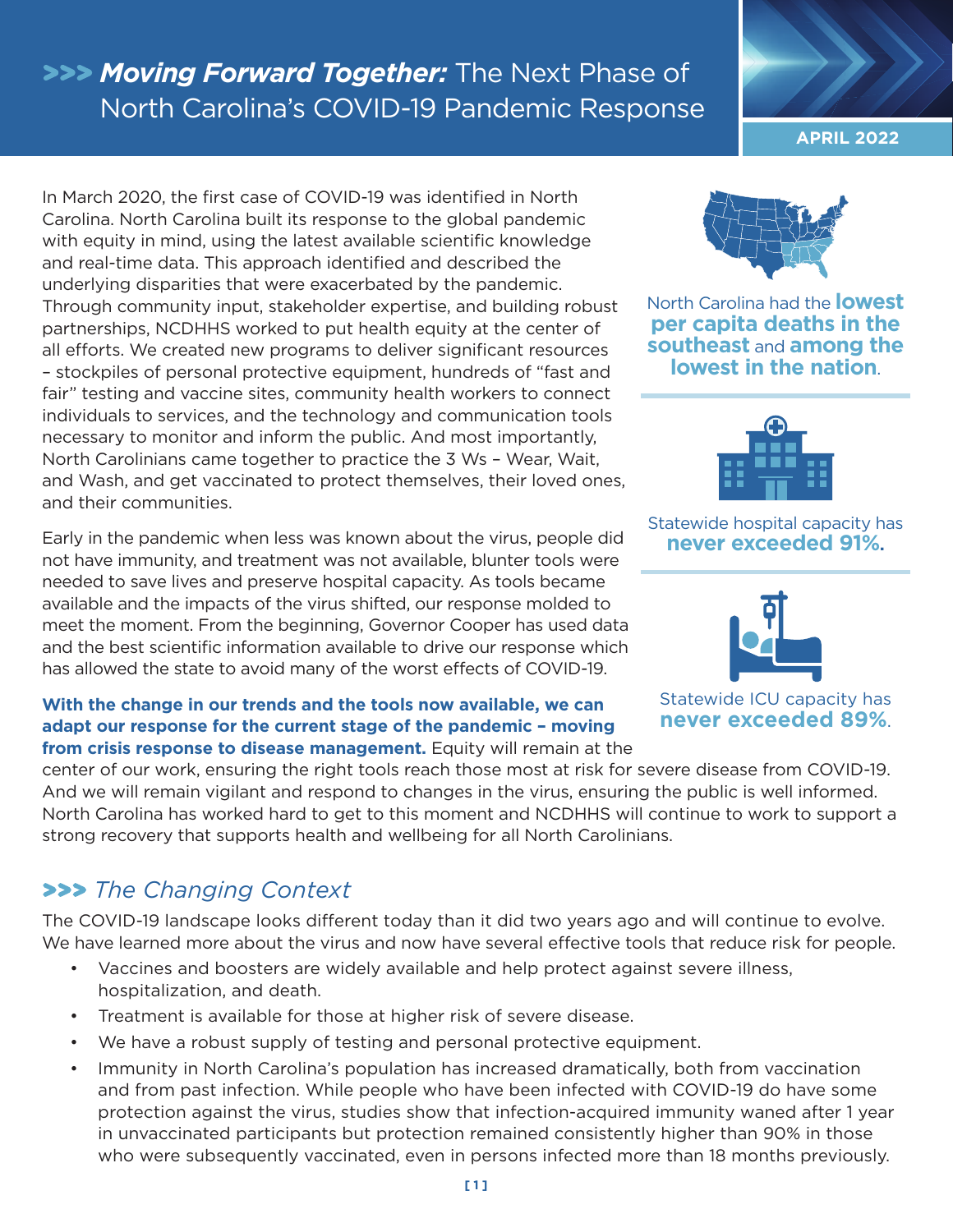#### **>>>** *Core Principles*

The following principles undergird North Carolina's plan for this next stage of pandemic.

- **Empowering Individuals.** As people seek to return to their normal routines, they will need to make informed decisions on how to best protect themselves and their families. While the pandemic is not over, with vaccines, boosters, and other tools at our disposal, in most instances individual decisionmaking and risk assessment is the appropriate path forward. We will no longer provide guidance for most settings, but instead focus on protecting those most vulnerable to serious illness.
- **Maintaining Health System Capacity.** NCDHHS will continue to coordinate with the health care community to preserve health care system capacity in the event of future surges. It is vital that healthcare providers meet the needs of those who have COVID-19 as well as anyone else needing care whether it be for cancer, heart disease, or an injury.
- **Collaborating with Local Partners.** A central tenet of NCDHHS's strategy has been to develop partnerships with local health departments, health care professionals, community leaders, businesses, advocacy groups and convenors, and a myriad of other local, state and federal entities that have been integral to North Carolina's COVID-19 response. We will continue to convene partners to support resilience and speed recovery.
- **Prioritizing Equity.** NCDHHS will continue to ensure equitable access to the information and tools people need to best protect against COVID-19. This work begins with our ongoing commitment to data transparency by race, ethnicity, gender, age, and geography and using that data to drive policy and action. In addition, North Carolina will continue to direct its resources – such as masks, tests, and education materials – to communities most at risk from COVID-19, including historically marginalized populations, people with disabilities, and older North Carolinians.

### **>>>** *Leading with Data Transparency*

North Carolina has relied on science, real-time data, and key metrics to guide its pandemic response. Because each metric has limitations, the state has used a combination of metrics rather than relying on any one metric. As we move into this next phase, some of those key metrics no longer meet the current need. For example, the rise of antigen testing, including at-home testing, makes the percent of tests that are positive less reliable.

Beginning on March 23, the Summary page of the NCDHHS COVID-19 Dashboard will be updated weekly and will include:

- **• Wastewater Surveillance.** NCDHHS is testing samples of wastewater from select treatment plants across the state to look for COVID-19. People with COVID-19 shed viral particles in their stool. In wastewater, the particles are no longer infectious but can still be measured. This metric helps us understand spread of COVID-19 at the community level. Research suggests that the virus that causes COVID-19 can appear in wastewater 4-6 days before the first cases are identified and can serve as an early warning indicator before changes are seen in other metrics. During the height of the Omicron wave, record amounts of viral particles were found in all participating sites. As of March 7th, levels had dropped in all 26 sites and were at low or moderate levels in all but two.
- **COVID-Like Illness (CLI) in Emergency Departments.** This metric shows the percent of emergency department visits that are for COVID-like illness. This metric can also give us an early indication of rising COVID-19 levels in the community and can give NCDHHS early insight into the burden of COVID in local emergency departments. The trend of increases and decreases can give individuals insight into potential risk of exposure. During the height of the Omicron wave, the % of ED visits that were for CLI reached 26%. As of March 7th, this value was less than 3% and trending down.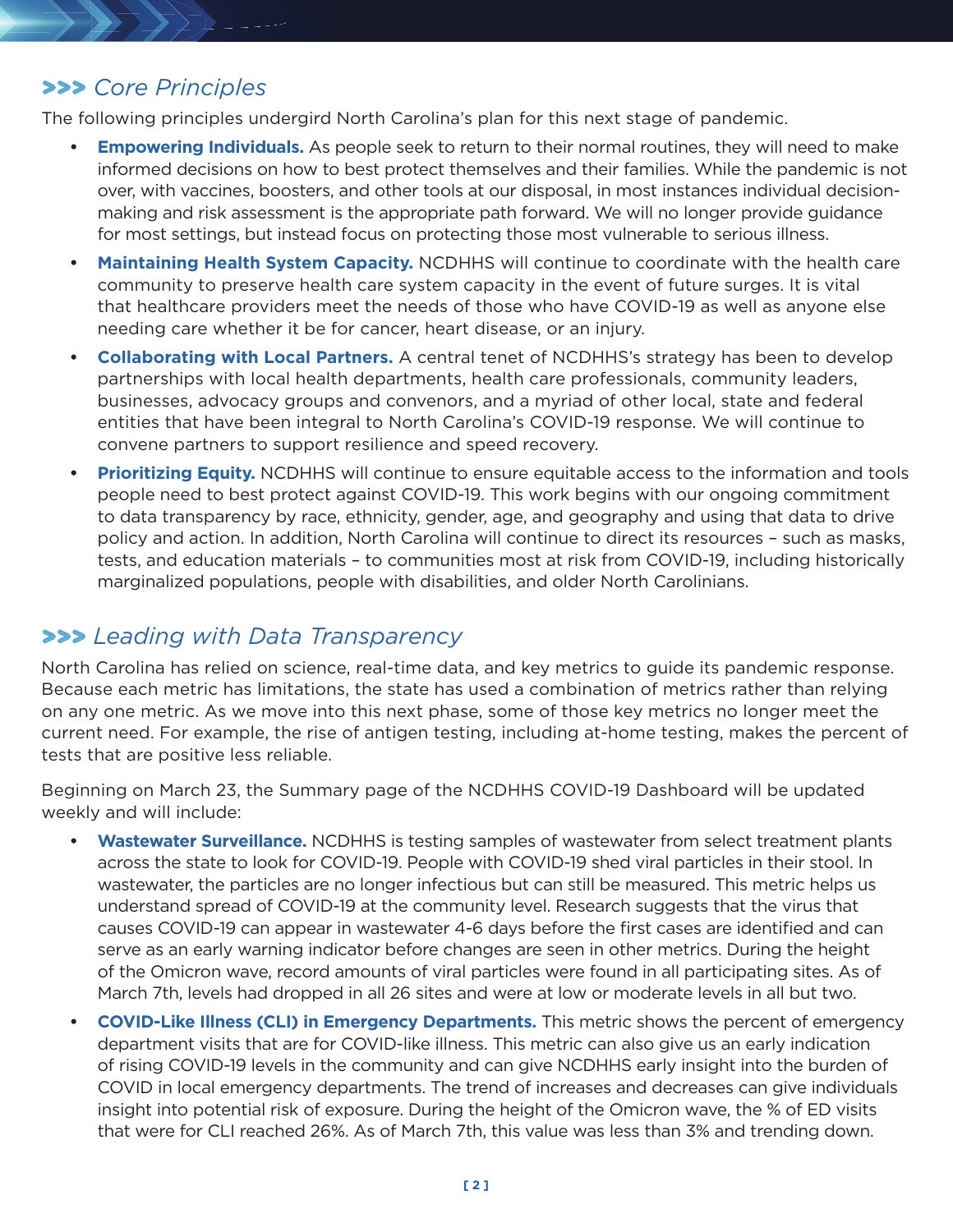- Hospital Admissions. Hospital admissions for COVID-19 give an understanding of the impact of  **•** COVID-19 on the health care system. When this number is high, it can mean that hospitals are strained to provide care and may not be able provide care for non-urgent medical procedures. During the height of the Omicron wave, the average number of COVID admissions was 620. As of March 7th, the number was 88 and trending downward.
- **COVID-19 Cases.** While many cases are no longer reported due to at-home testing, the overall  trends can still be informative. Trends in reported cases help us to understand spread of disease in the community and in specific groups and locations over time, at both the state and county level.
- Booster Rates. Being up to date with your COVID-19 vaccine is the best way to protect people from serious illness, hospitalization, and death from COVID-19. Monitoring data on the percent of North Carolinians who are up to date with COVID-19 vaccines provides an understanding of immunity in the state. This data is also available at the county level, giving insight into how protected your local community is from the impact of a potential surge in cases.
- **Prevalence of Variants.** NCDHHS publishes a graph that shows the changes in variants that  $\bullet$ are circulating in the state. It allows you to see when a new variant has been detected and is increasing over time in the state. Early detection of a new variant could warrant the state shifting aspects of its response, and it may warrant individuals making more cautious choices.
- **CDC COVID-19 Community Level.** The CDC publishes a weekly map categorizing counties  $\bullet$ in the country as low, medium, or high. The level is based on hospital beds in use, hospital admissions, and new COVID-19 cases. This tool can help people understand COVID-19 spread in their community and provides recommended actions people may want to take.

### **>>>** Operational Preparedness

As we move into this next stage of the pandemic, North Carolina is taking several steps so that we are prepared should new and more dangerous variants emerge. Our plan focuses on the following:

- Health System Capacity. Increases in vaccination rates and effective treatment are currently mitigating threats to hospital capacity. In addition, North Carolina's State of Emergency provides important flexibilities in regulations that have allowed facilities to meet local needs and manage capacity. Facilities can quickly scale up services, bed capacity, and staff to respond to COVID-19, while maintaining consistency with federal waivers. NCDHHS is assessing which flexibilities will be needed in the event of a new surge and will work with the General Assembly on the best path forward. In addition, we will work with our partners to address the chronic underfunding of the state's public health system to build a sustainable public health infrastructure.
- **Vaccination.** With ample supply of vaccines available, we are moving toward a "A Vial In Every  Fridge" strategy to allow access in many types of provider offices as well as in pharmacies. We are continuing to engage more primary care providers, including pediatricians, so families have access to vaccination in settings where they are the most comfortable. By having a "A Vial In Every Fridge", we ensure that providers never miss an opportunity to counsel patients and vaccinate against COVID-19.
- Testing. NCDHHS will continue to use state-contracted vendors to provide testing in underserved communities. In addition, North Carolinians can get free LabCorp OnDemand at home collection kits. We will continue to fund school-based testing, and work with local health departments and community-based organizations to distribute testing supplies. Medicaid and insurance companies also now cover at-home COVID-19 tests, and free at-home tests are also available from the federal government. Finally, NCDHHS will continue to build its warehouse stockpile of antigen and at-home test for future surge needs.